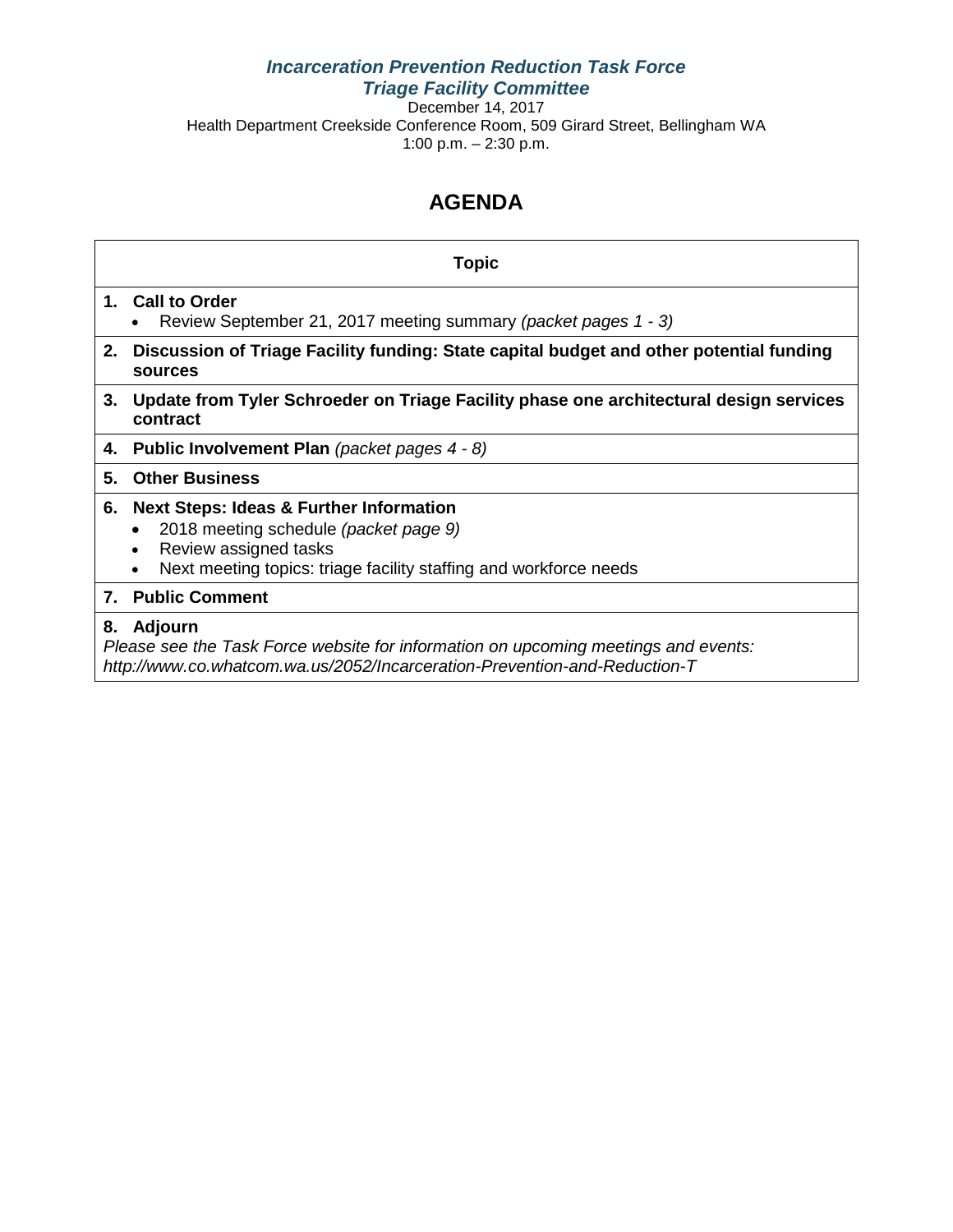#### **1. Call To Order**

Committee Chair Chris Phillips called the meeting to order at 10:15 a.m. at the Health Department Creekside Conference Room, 509 Girard Street, Bellingham.

Members Present: Jeff Brubaker, Jack Hovenier, Ken Mann, Chris Phillips, Tyler Schroeder, ,

Also Present: Jill Bernstein, Anne Deacon, Jeff Parks, Sandy Whitcutt (proxy for Betsy Kruse)

Members Absent: Kelli Linville

#### Review August 3, 2017 Meeting Summary

There were no changes

#### **2. State capital budget**

Schroeder reported that there is no new movement on the capital budget. Everyone is waiting for the special election in the  $45<sup>th</sup>$  District, but it may not help since the bonds require 60 percent approval.

#### **3. County Council approval of the triage facility project budget**

Schroeder reported on the County Council's approval of a project-based budget for the triage facility project, which includes \$300,000 from the North Sound Behavioral Health Organization (BHO), to do phase one of the architectural consulting services. *(See agenda item 5.)* The County does not collect a percentage for administrative overhead.

#### **4. North Sound BHO Executive Committee consideration of becoming an integrated managed care mid-adopter**

Phillips explained the integration of funding for Medicaid behavioral health and medical services that will inevitably happen no later than 2020. To become a mid-adopter, all five counties in the North Sound BHO region have to agree.

The committee members discussed the status of the BHO after the transition, the status of the other counties in the region, and the pros and cons of becoming a mid-adopter.

#### **5. Architectural plans and scope of work**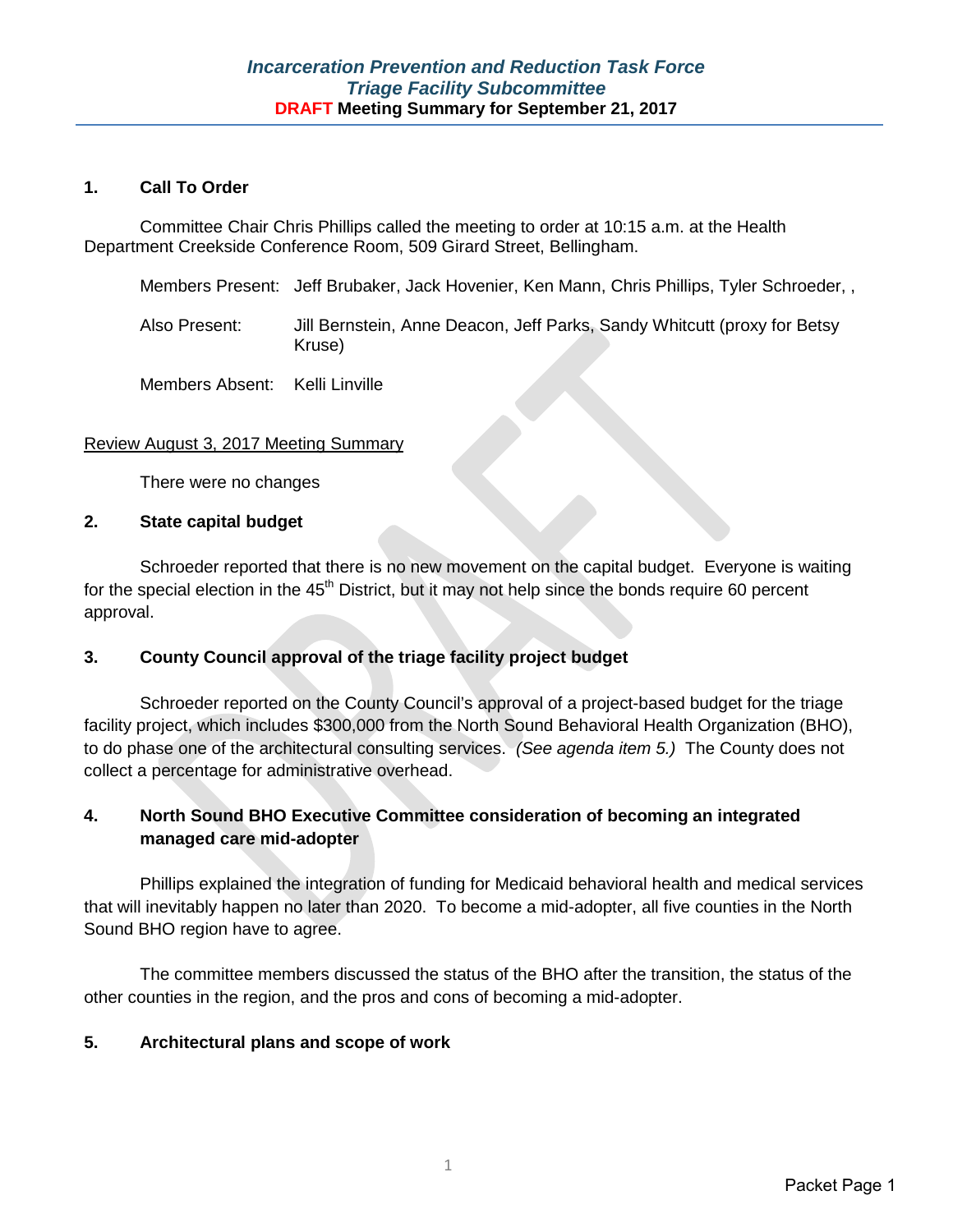#### *Incarceration Prevention and Reduction Task Force Triage Facility Subcommittee* **DRAFT Meeting Summary for September 21, 2017**

Schroeder submitted a handout *(on file)* and reported on the scope of work for phase one of the architectural services in the amount of \$30,000. The phase one scope is for programming and conceptual design for a new facility versus a remodeled and expanded work center. It will take six to eight weeks. The County will make a decision on going forward with one concept or another. At that time, the architect will go forward with a more in-depth schematic design in phase two for approximately \$130,000, to be done by December or the first quarter of 2018.

The committee members discussed accounting for the value of the current work center facility.

#### **6. Public outreach plan**

Schroeder stated they are moving forward with the public outreach plan. Recently, there was a positive article in The Herald about the crisis triage center. No one at the County has received any negative response or pushback from neighborhood residents. A neighborhood meeting will be the first thing to do in phase two, after the County receives the conceptual design and it goes to Council.

The committee members discussed making sure the plan isn't too developed before the neighborhood meeting.

#### **7. Discussion of final Phase III Report**

The committee members discussed the content of the report:

- They will contract with Forrest Longman to help the Task Force write the final report.
- An outline of the content, divided by workgroup and assignment of responsibilities, would be the next step.
- Content could include the public outreach framework, status of contracts with the architect, and phase two schematic and plan from the architect, if possible, which will fulfill the requirements of the ordinance.
- Continuing the work of the Task Force and the committee beyond the final Phase III Report.
- Relying on the County Council's required milestones driving forward the work of the Task Force.
- Use existing information from the North Sound BHO on budget and operation costs.
- The phase one programmatic and conceptual design from the architect can be an addendum to the report.

#### **8. Next Steps: Ideas & Further Information**

Deacon and Schroeder will work on the framework of the final Phase III Report for Mr. Longman.

Mann will take the lead in connecting with Mr. Longman to begin the process for the writing the final Phase III Report.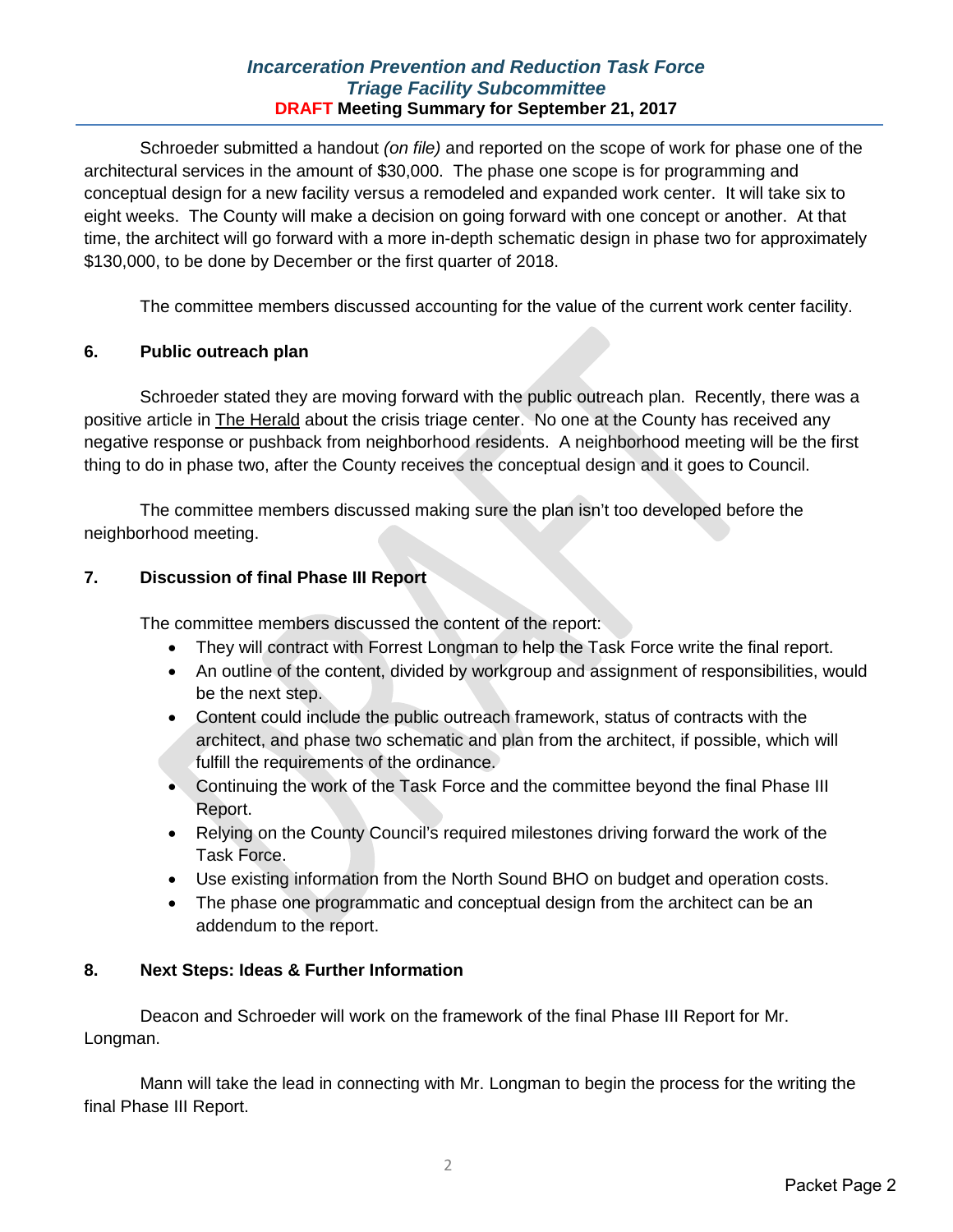Committee members discussed the need to begin working on how to staff the triage facility and workforce needs and to clarify the committee's scope after the Phase III Report is complete.

The committee agreed to hold its next meeting on November 9, 2017 at 10:00 a.m.

#### **9. Other Business**

Bernstein reported on the upcoming presentation to the full Task Force by Dr. Zachary Hamilton regarding a pretrial risk assessment.

The committee members discussed potential workforce issues at the Smoky Point facility and possible impacts to Whatcom County's facility and a report on jail diversion efforts in the Cascadia Weekly.

#### **10. Public Comment**

There was no public comment.

#### **11. Adjourn**

The meeting adjourned at 11:07 a.m.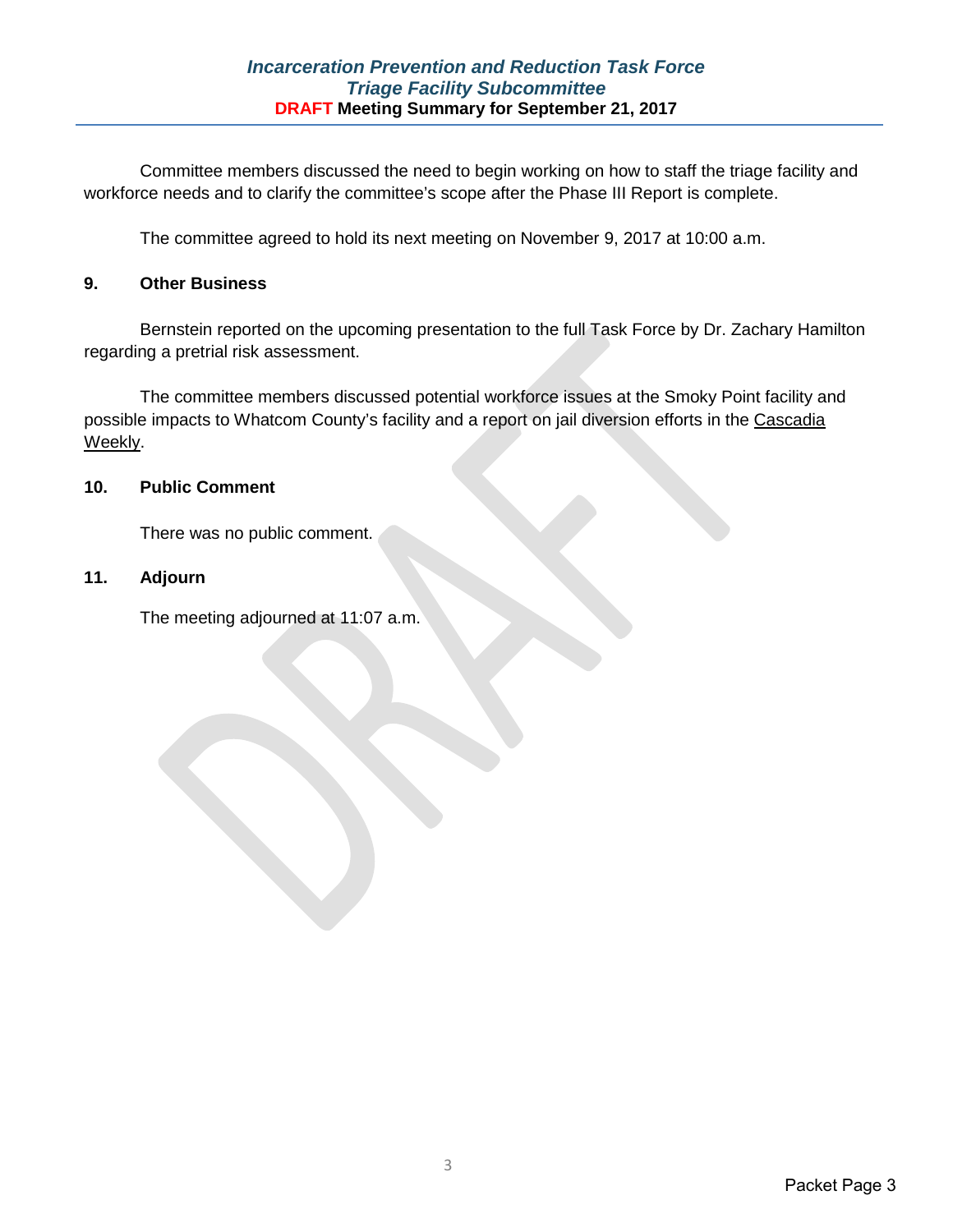

# **Whatcom County Crisis Triage Facility Expansion**

## **Draft Public Involvement Plan**

**Located: Whatcom County Triage Facility 2030 Division St. Bellingham, Wa 98226**

> **May 2017 (Amended)**

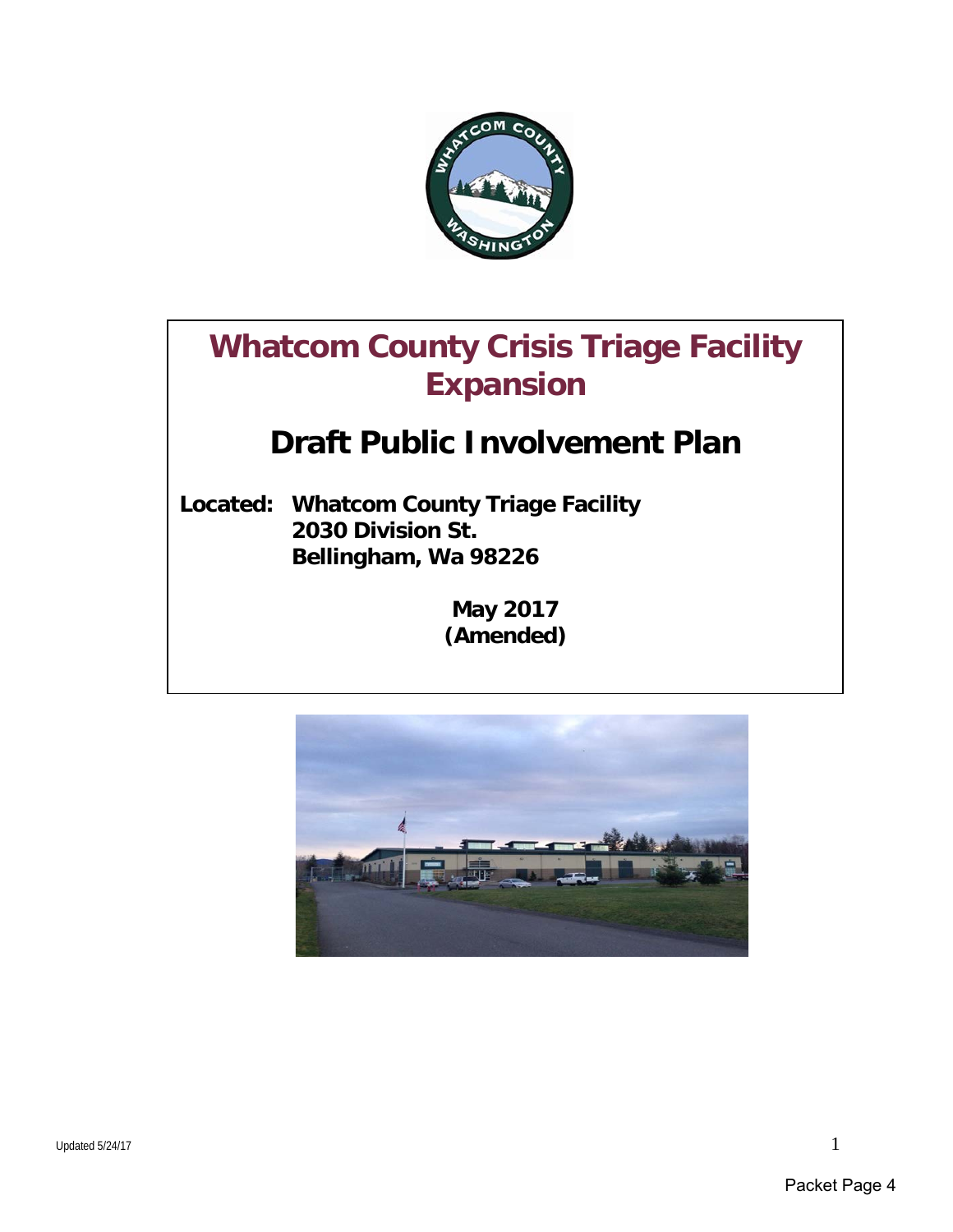## **Public Involvement Plan**

### **Introduction**

As part of planning for the expanded Whatcom County Mental Health and Acute Detox Triage Facility (Crisis Triage Facility), it has been identified that there is a need to prepare a Public Involvement Plan (PIP). The Plan is intended to provide a transparent, open process for stakeholders, citizens and decision makers.

The Executive, Sheriff and County Council, as recommended by the Incarceration Prevention and Reduction Task Force (IPRTF), want to ensure that there is community understanding of the proposed expansion of the Crisis Triage Facility. Additionally, when Whatcom County purchased the Division Street property for the Work Center, it was imagined as an interim location until a new jail was built and the Work Center services moved there. The County indicated to the City of Bellingham and the neighbors in the area that the location would be sold and returned to commercial use at that time. It is still contemplated that Work Center Facility would move into a new jail facility, however, the recommended option of expansion to the triage facility would all but preclude a private, commercial future for the property. Given the success of the current facility and limited impact of the Work Center and current triage facility on the neighbors, this may not be an issue.

With this and other aspects in mind, the County has identified the need to perform public outreach to ensure that community input is heard and understood to accomplish a fully informed decision of the future use of the Division Street Property.

This Public Involvement Plan is principally for use by Whatcom County and the IPRTF to guide outreach efforts during development of the Crisis Triage Facility. It is a dynamic document, subject to change as circumstances warrant. Coordination of the Plan's updating and implementation will be done by Whatcom County in coordination with the IPRTF Triage Facility Ad Hoc Committee.

### **Objectives**

The primary objective of a Public Involvement Plan is to foster understanding in the process leading to a decision of siting the expanded Crisis Triage Facility at the Division Street property. An expanded facility will play an important role in behavioral health treatment in Whatcom County and help to address the mental health and substance use challenges facing the community, including the criminal justice system, by creating a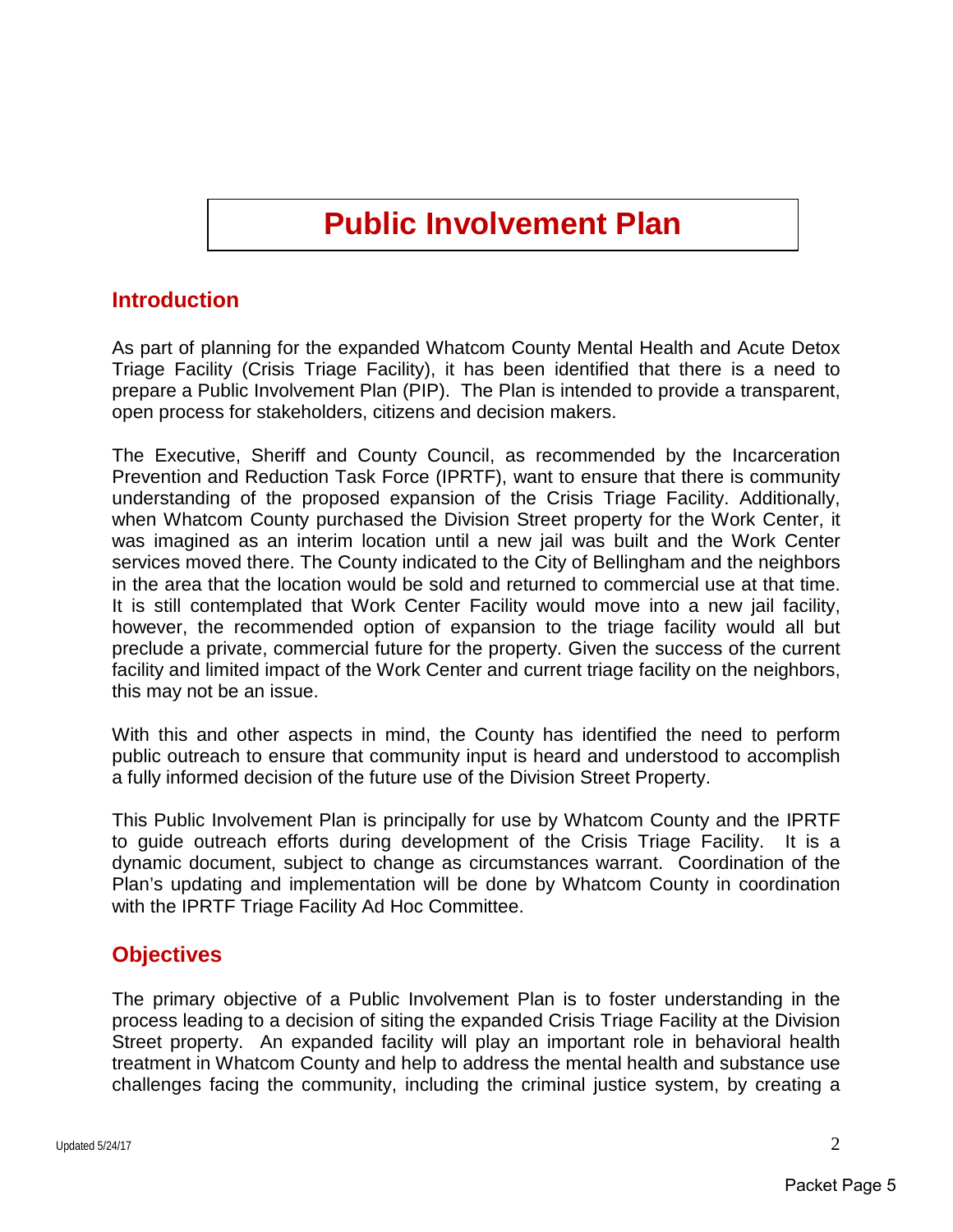more robust diversion option for those whose primary interaction with law enforcement is a result of problematic symptoms of mental illness and/or substance abuse.

After initial review and input it has been determined that the priority location of the expanded Crisis Triage facility is the Division Street property that houses the current triage facility and the County's Work Center. The advantages of such a location were identified by the IPFTF, as recommended in the Phase I report to the County Council:

- The land is owned by the County, this makes the entire project more affordable.
- Preliminary design work for remodel and addition was done in 2010, reducing the cost of design.
- The location is close enough to downtown, the hospital, and the freeway to not create significant difficulties for law enforcement and emergency medical services (EMS) over other locations. This is especially true if the time it takes first responders to drop off individuals is sufficiently brief.

**Recognizing the advantages that the property at Division Street brings to the siting of the expanded Crisis Triage Facility, it is important to provide the public information on the project and garner public input to help form the decision making process.** 

### **The Public Involvement Plan**

Various mechanisms will be used to inform and involve stakeholders, consistent with the County's goals. As a first priority, the Public Involvement Plan will reach out to those most affected by the project and those neighbors that live in the vicinity. Overall, the County will include those individuals seeking information on the project.

Public involvement will be an informational activity educating the public on the need to enhance the Crisis Triage Facility, provide information on the site selection process and explain what the neighbors can expect the facility's impact is on the neighborhood in the future. It will be conducted in a respectful, responsive manner. The County will work with the City of Bellingham in a "no surprises" manner to understand how their policies and regulations affect the design, location and permitting process, including public outreach of the proposed project.

## **Key Messages**

Key Messages are the overarching themes that define more specific statements regarding the project.

- **Expand the existing Triage Facility located at the Division Street property**
- **Develop two 16 bed units joined in one building off a common foyer with a common intake space; each unit licensed as a Residential Treatment Facility.**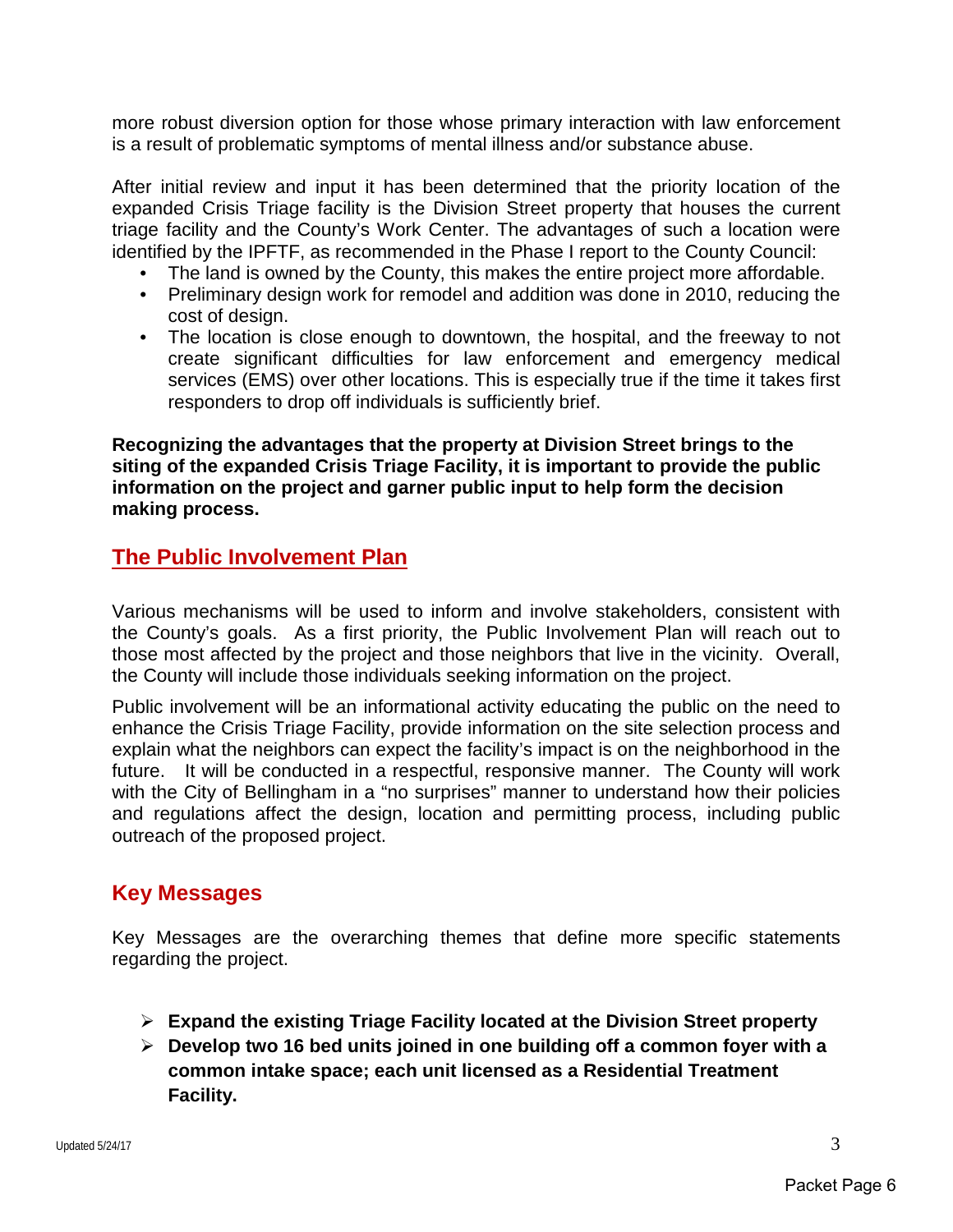- **One unit will provide mental health crisis stabilization services as a Crisis Triage Facility.**
- **The 16 bed mental health Crisis Triage Unit will be certified as voluntary with enhanced security.**
- **The other unit will provide for a 16 bed acute substance detoxification services.**
- **The land is owned by the County, this makes the entire project more affordable.**
- **Preliminary design work for remodel and addition was done in 2010, reducing the cost of design.**
- **The location is close enough to downtown, the hospital, and the freeway to not create significant difficulties for law enforcement and emergency medical services (EMS) over other locations. This is especially true if the time it takes first responders to drop off individuals is sufficiently brief.**
- **Public transportation is limited in the areas, which can make it difficult for self-referral/walk-in patients. Additional transits options will be important for the project to function appropriately**
- **This project is important to reinforce an ongoing process of recovery by connecting people to supportive services in the community. An adequate continuum of care includes community based mental health counseling, residential and outpatient substance use disorder services, recovery house level of care, longer term supportive housing, case management, and access to primary care and dental services.**

## **Methods**

Following are several methods that will achieve the Objectives listed above. They will be implemented as soon as possible and continue through the site and design selections; and final permitting.

- Objective: Providing convenient means for citizens to ask questions or express opinions.
- $\triangleright$  Methods
	- − **E-Mail through the Whatcom County Executive Office and Health Department;**
		- Tyler Schroeder, Deputy Executive – [tschroed@co.whatcom.wa.us](mailto:tschroed@co.whatcom.wa.us)
		- **Anne Deacon, Human Services Manager** [adeacon@co.whatcom.wa.us](mailto:adeacon@co.whatcom.wa.us)
		- Additional email contacts as appropriate, to be determined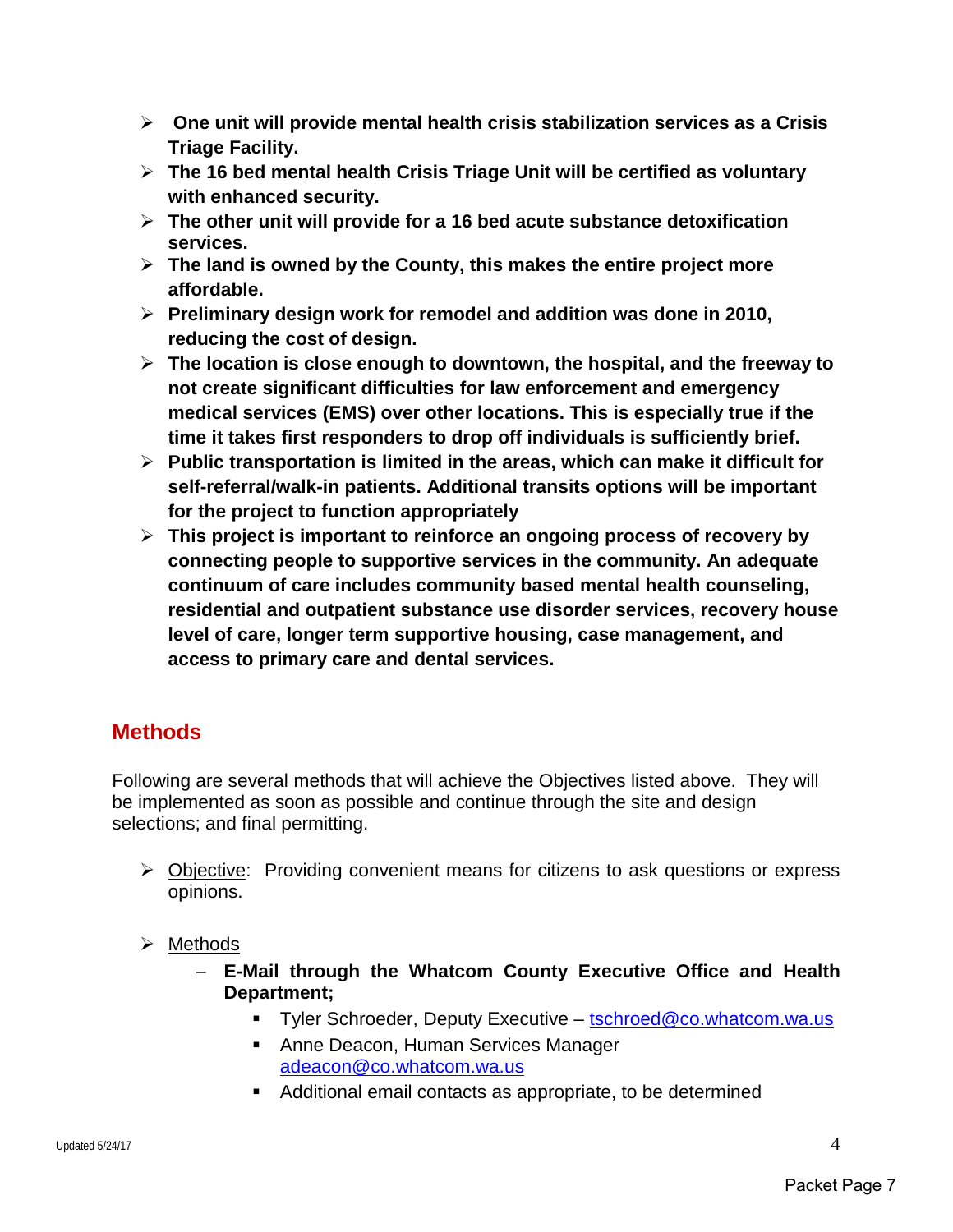- − **A dedicated website address created for the updates to the expanded crisis triage facility project.** 
	- <http://www.whatcomcounty.us/2075/Crisis-Triage-Center>
	- <http://www.whatcomcounty.us/DocumentCenter/Home/View/26331>
	- Compass Health Flyer on existing Whatcom County Triage Center
- − **Briefings Throughout the planning, permitting and State Environmental Policy Act (SEPA) process, there should be briefings of stakeholders and key officials. These should be scheduled to allow input prior to important stages of the process. Key meetings would be as follows:**
	- **Incarceration Prevention Task Force Triage Facility Subcommittee**
	- Incarceration Prevention Task Force Full Committee
	- **Bellingham City Council Briefing**
	- **County Council Briefing**
- − **Neighborhood Notice/Meeting discussions**
	- Identify addresses of neighbors within 500' ft. of property
		- Other contacts [\(neighborhood and media list\)](https://www.cob.org/documents/planning/applications-forms/nbrhd-media-notification-list.pdf) similar to City of Bellingham's [community meeting requirements](https://www.cob.org/documents/planning/applications-forms/neighborhood-meeting-instructions.pdf)
	- Ensure that all addresses in Orchard Street area are included
	- Identify a community meeting day and space, to be determined
		- Explain the project and permit process
		- Obtain opinions on site
		- Discuss the uses on the site
		- Listen to concerns about impacts
- − **Key Stakeholders Discussions**
	- Incarceration Prevention Task Force members
	- Whatcom County Council
	- **Whatcom Crisis Oversight Committee**
- − **Permit Process**
	- **Property is zoned Public to allow governmental operations**
	- **Outright allowed in the Public zone**
	- **Pre-Application Process (or, waiver)**
	- **SEPA process, two week public comment period**
	- **Building permit process application**